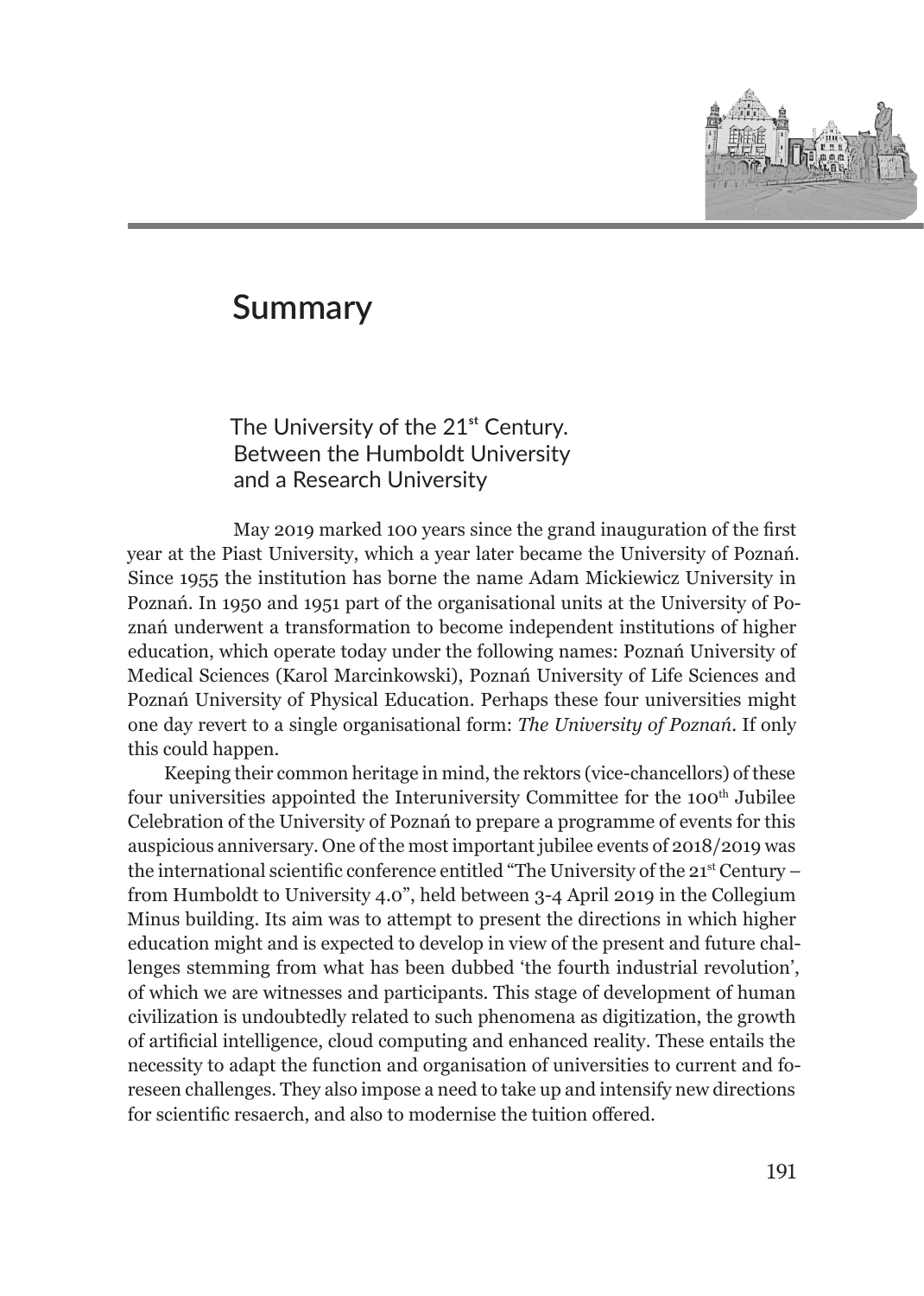This book brings together texts produced on the basis of parts of papers presented at conferences (and some opinions from panel discussions). These texts are divided into two parts.

Part I is titled *What University?* and includes texts whose authors sought to provide answers to key questions.

This part opens with an important text by the sociologist Piotr Sztompka (from the Jagiellonian University in Krakow) that relates to the vision of the classical university. Sztompka's chapter is perceived as primary in terms of the discussion on the relevance of the university model, and in particular its 'cultural dimensions', irrespective of what the proponents of the 'enterprise university' might think. Sztompka warns against subordinating what is most valuable in the concept of the European university (dating back to the University of Bologna) to short-term corporate interests, and against adopting a subservient role towards business institutions, particularly in their 'vision' of preparing students for a servile role as modern-day slaves. As Martha Nussbaum has noted, this vision is destructive for universities and leaves no space for the humanities (unless reduced to an auxiliary role). Piotr Sztompka is of the opinion that the present-day university is a place where two competing cultures clash: the academic (community) and the corporate. The former has taken on the form of "a culture of community" (professors and doctoral students/ undergraduates), characterized by friendship and family networks. The latter has led to the gradual disappearance of those values that created the 'cement' for the former. Unfortunately, we might get the impression that the classical model of the university seeks to replace itself with academic enterprise model.

The next two chapters, written by the philosopher Zbigniew Drozdowicz and the psychologist Jerzy M. Brzeziński (both from Adam Mickiewicz University, Poznań), also relate to the idea of the classical university, and echo the ideas presented by Piotr Sztompka. Both authors embrace the classical, Humboldt university model. They note how they were educated in the classical, Humboldt-model university, developed their creativity under its continuators, and how they feel an affinity with the community culture.

In his text, Maciej Żylicz, a biochemist and molecular biologist, president of the Foundation for Polish Science, refers to the concept of research universities. Drawing on the experience of countries with a far more advanced organisation of science, Żylicz formulates criteria that are difficult to fulfil in Poland today, and which allow such a university to be distinguished. It would be worth our decisionmakers giving their attention to this idea, as the conclusions of this important text are extremely relevant at present.

Acquiring (in the name of the truth) and publishing (in the name of sharing the most up-to-date knowledge with the next generations) the latest research findings and constructing new methods and technologies on them is one of the university's duties.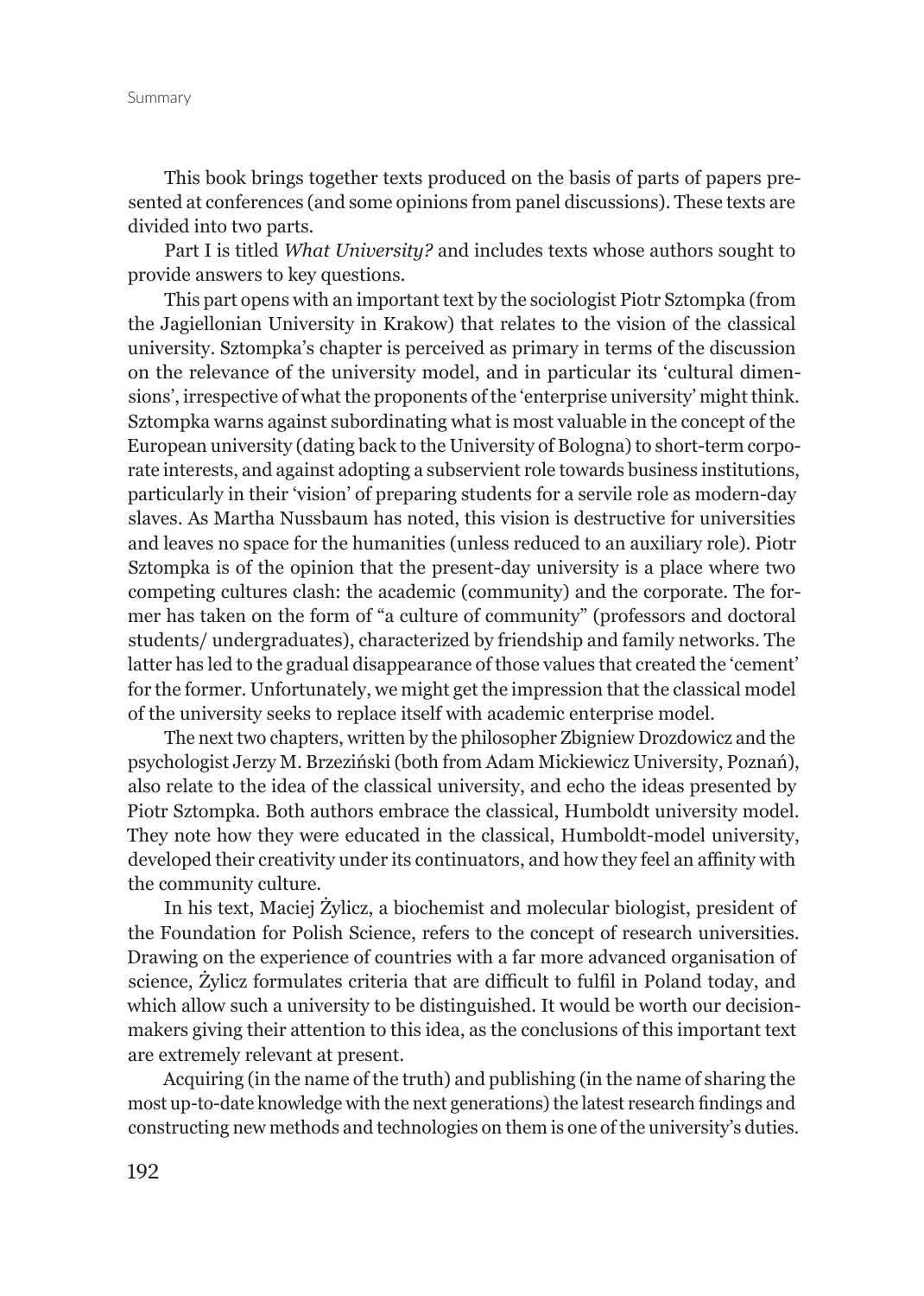The other, equally important duty of both students and university lecturers is being open to cultural, religious and political diversity. The main idea here is for the contemporary university to be ideal not only technologically, but also in terms of empathy. The strength of the university, as Michał Bilewicz (Warsaw University) argues in his paper, lies in its "political and cultural diversity". On the one hand, it is important for the university to follow the ideals of a research institution, i.e. pursuing its scientific goals. On the other hand, it is equally important to pursue its formative goals, in line with the signatories of the *Great Charter* (see also: J. Brzeziński's paper). As Bilewicz argues in his chapter, an open university is a creative university.

The pursuit of the truth is one of the most essential duties of the academic community. This idea recurs in the works of the great thinkers and founding fathers of the classical idea of the university, such as Paul Newman, Karl Jaspers, Kazimierz Twardowski, Leszek Kołakowski, Barbara Skarga or Klemens Szaniawski. The scholars participating in the conference were also clear about perceiving the truth as placing the truth in the primary position within the system of values constituting the axiological dimension of the contemporary university.

Anna Wolff-Powęska (from Adam Mickiewicz University, Poznań), a specialist in the history of ideas and political science, also raises the issue of this essential value in her paper. As a historian of ideas, she focuses on the importance of truth in teaching history. It is essential for us, she argues, living in the bizarre times of 'post-truth', not to lose the basic meaning of truth and also to resist manipulation, to refuse to accept as truth the kind of message that is constructed by an ideologically biased sender.

The next article, written by Grażyna Borkowska, a historian of Polish literature and a literary critic (from the Institute of Literary Research at the Polish Academy of Science), focuses on the situation of women researchers working at Polish universities during the Polish partitions (late 19<sup>th</sup> century) and in the newly liberated Poland of the interwar period (until 1939). Borkowska's article enriches our knowledge of the kind of obstacles that had to be overcome by women who decided to work and pursue their career at universities in Poland during the partition period and between the two World Wars.

This part of the book ends with a chapter written by Dariusz Jemielniak (from the Koźmiński University in Warsaw), a sociologist specialising in new technologies in education. He convincingly argues against the common myth that Wikipedia entries diverge markedly from such serious encyclopaedias as Britannica in terms of their quality and the reliability of content, as well as the wealth of references to relevant literature in the field. When deliberating about the future, and not such a distant future, we have to face the challenges of new media in educating students. Following this line of thought, as D. Jemielniak forcefully argues, it is essential to put the universally accessible Wikipedia in its well-deserved important place.